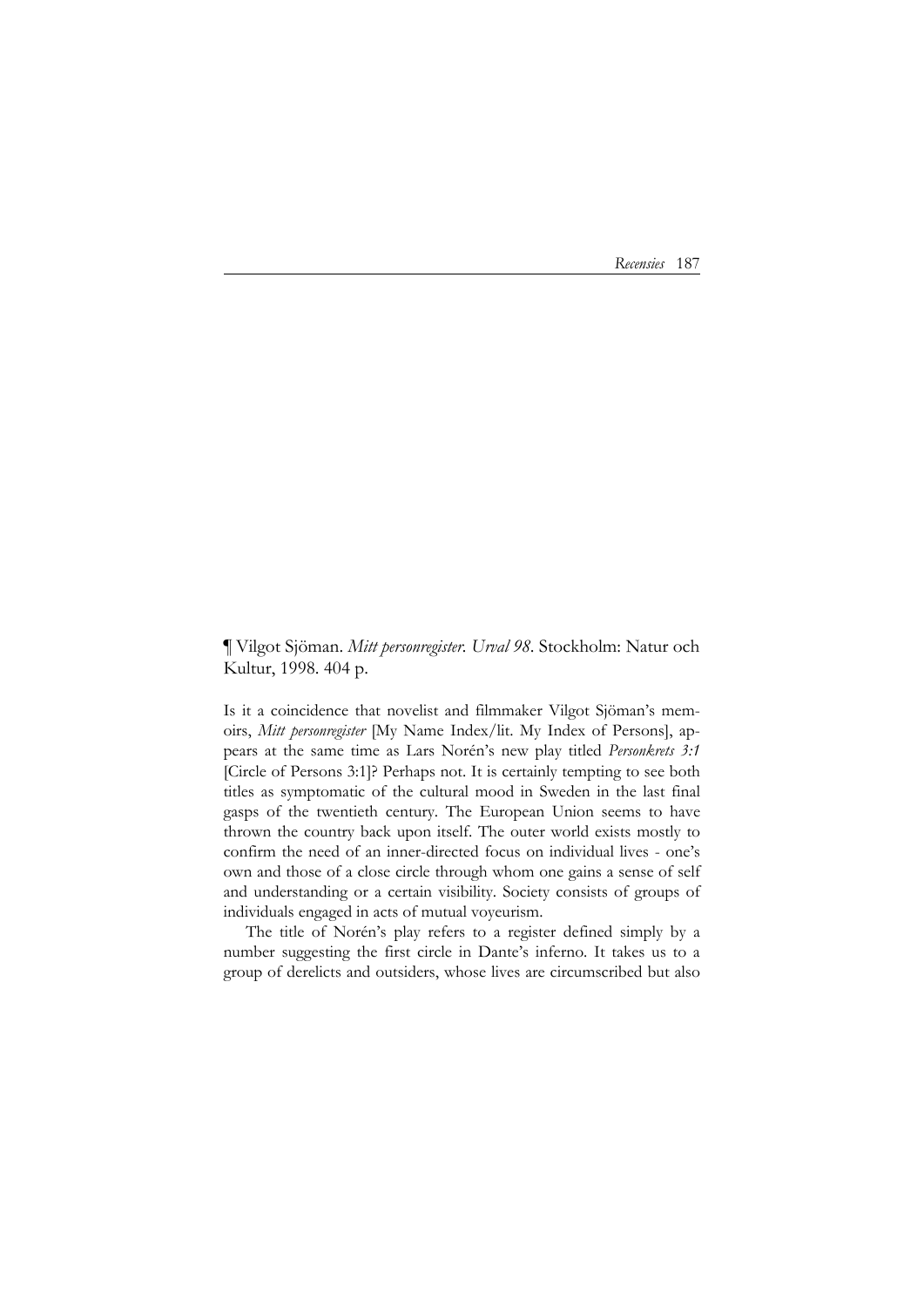## 188 *TijdSchrift voor Skandinavistiek*

verified by their surroundings and who travel back and forth in a time consciousness that is both a form of nostalgic longing and painful despair. Their past emerges as bitter-sweet memory and, above all, a burdensome specter. Vilgot Sjöman's memories have the same ambivalent quality and are juxtaposed to what he calls "Efterkontroll" (Check-up), a verification process "in so far as such a thing is possible." Like Norén's characters in *Personkrets 1*, Vilgot Sjöman's professional persona moves away from his lower middle class origin to approach a sphere that separates conventional morality and social taboo. In Norén's play, alcohol and drugs test the patience of the good citizen, but alcohol and drug abuse also reveal the moralistic forces within the addicts; in Sjöman's case, the theme of sexual obscenity challenges existing censorship codes, culminating with the making of the voyeuristic film *Jag är nyfikengul* [*I am Curious, Yellow*], a work however that was prompted by the "censorship forces within a Puritan like my own inner self."

Sjöman describes *Mitt personregister* as "anti-memoirs". His "publisher," quoted on the inside cover, responds by calling the book a biography over Ingmar Bergman. Bergman is indeed the prime mover in Sjöman's file over people who have shaped his professional life. This is implied already on the book's cover, displaying a photograph taken during the shooting of Bergman's *Nattvardsgästerna* [*Winter Light*], when Sjöman kept a detailed diary, published in 1963 as *L-136*, named after the film's production number. The photograph shows Ingmar Bergman hovering over Sjöman who is seated at a table with a thick sheet of writing paper in front of him. In one hand he holds a pen, ready to write; the other hand covers his mouth in a gesture suggesting he has been interrupted in his thought and is now listening. He appears both hesitant and tense compared to Bergman, whose arm rests comfortably on Sjöman's shoulder in a pose that exudes protective touch and interfering control. The photograph confirms Sjöman's own statement on the inside cover that Ingmar Bergman, who was supposed to be the red thread in his memoirs, grew into a hawser. For the reader however it provides a fascinating account of a lifelong relationship that began in Sjöman's adolescence and became symbiotic for him but not for Bergman.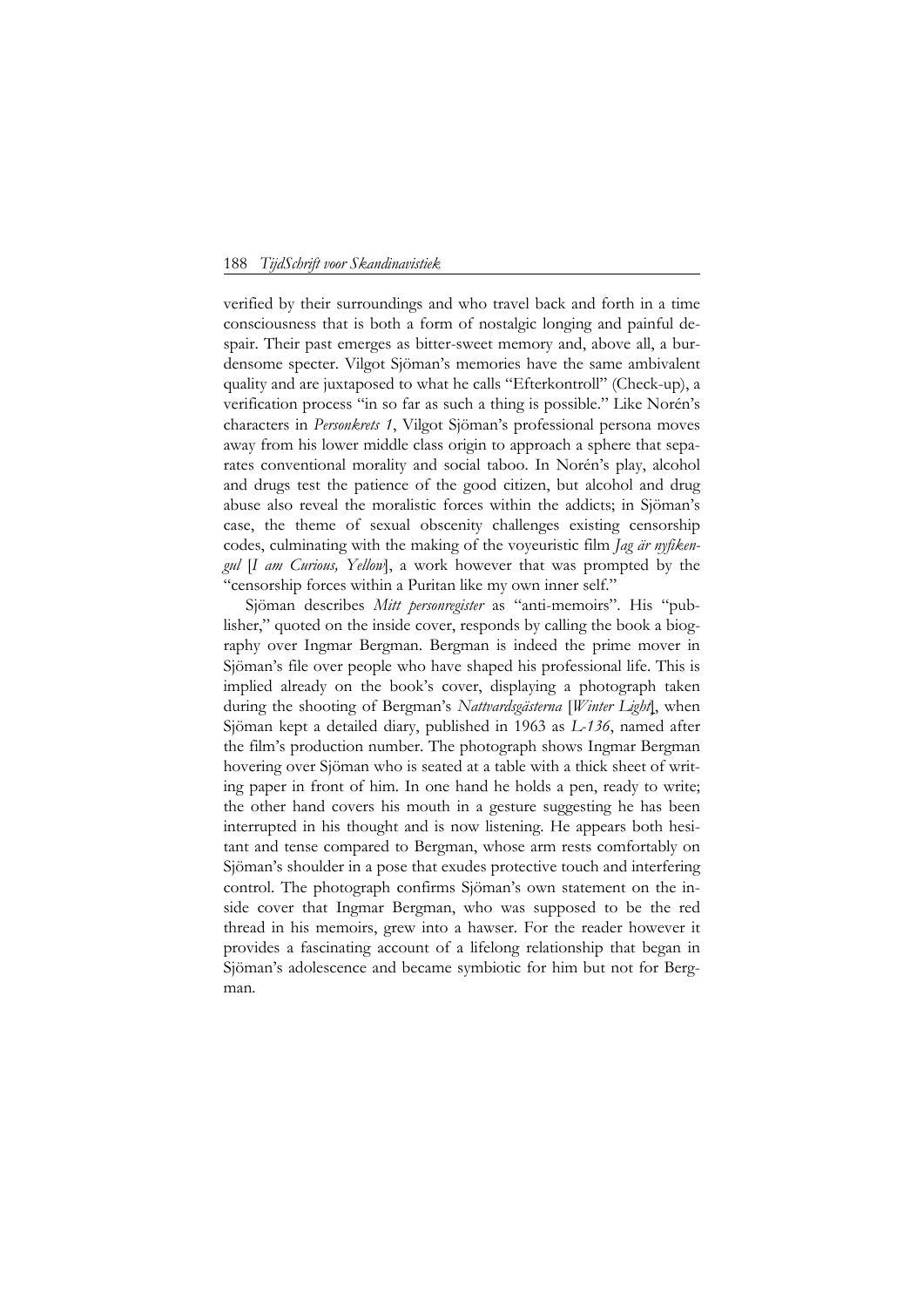| Recensies | 189 |
|-----------|-----|
|-----------|-----|

One might compare Sjöman's dependency to actor Erland Josephson's response to Bergman, whom he met as a teenage schoolboy when the five year older amateur director came to his and Sjöman's school to direct both of them and their selective group of classmates in Shakespeare's *A Midsummer Night's Dream*. As a nine year old child, Josephson had played the part of director Peter Quince at his family's summer residence. More than fifty years later he would perform the role of stage director Henrik Vogel in Bergman's TV play *Efter repetitionen [After the Rehearsal]*. Though convinced that he was chosen to impersonate Bergman, Josephson in no way confuses his own professional identity with that of Bergman but rests comfortable in his own metier and muses at his recollection of their first encounter:

At age seventeen I was back in *A Midsummer Night's Dream* again. I did Oberon in my school, the North Latin school. Ingmar Bergman directed. We were still amateurs. Peter Quince lived in symbiosis with what was to become Henrik Vogel. (*Sanningslekar* [Truth games]. Stockholm: Brombergs, 1990, p. 73)

In contrast to Josephson's tone of egalitarian professionalism and cameraderie, Vilgot Sjöman remains an anxious schoolboy, seven years younger than his mentor who will play the part of Big Brother all his life. The role-playing is staked out from the beginning with Bergman advising his young adept about scriptwriting:

That same summer Ingmar Bergman had turned 25. He invited me for coffee at the Norma restaurant a stone's throw from the North Latin school. […] He talked about the love scene in the second act: - *Believe me*, you can't go that far. In that moment a gap opened between us. It was not simply that he was seven years older than me and knew so infinitely more about women and sex. He also read my text from that perspective. He seemed to see my characters naked on the stage and that had never been my intention! What had I imagined then? The truth is: I had no idea. For I had no experience what-soever in what he was an expert at to see the actors before him as they took care of the text. All I had done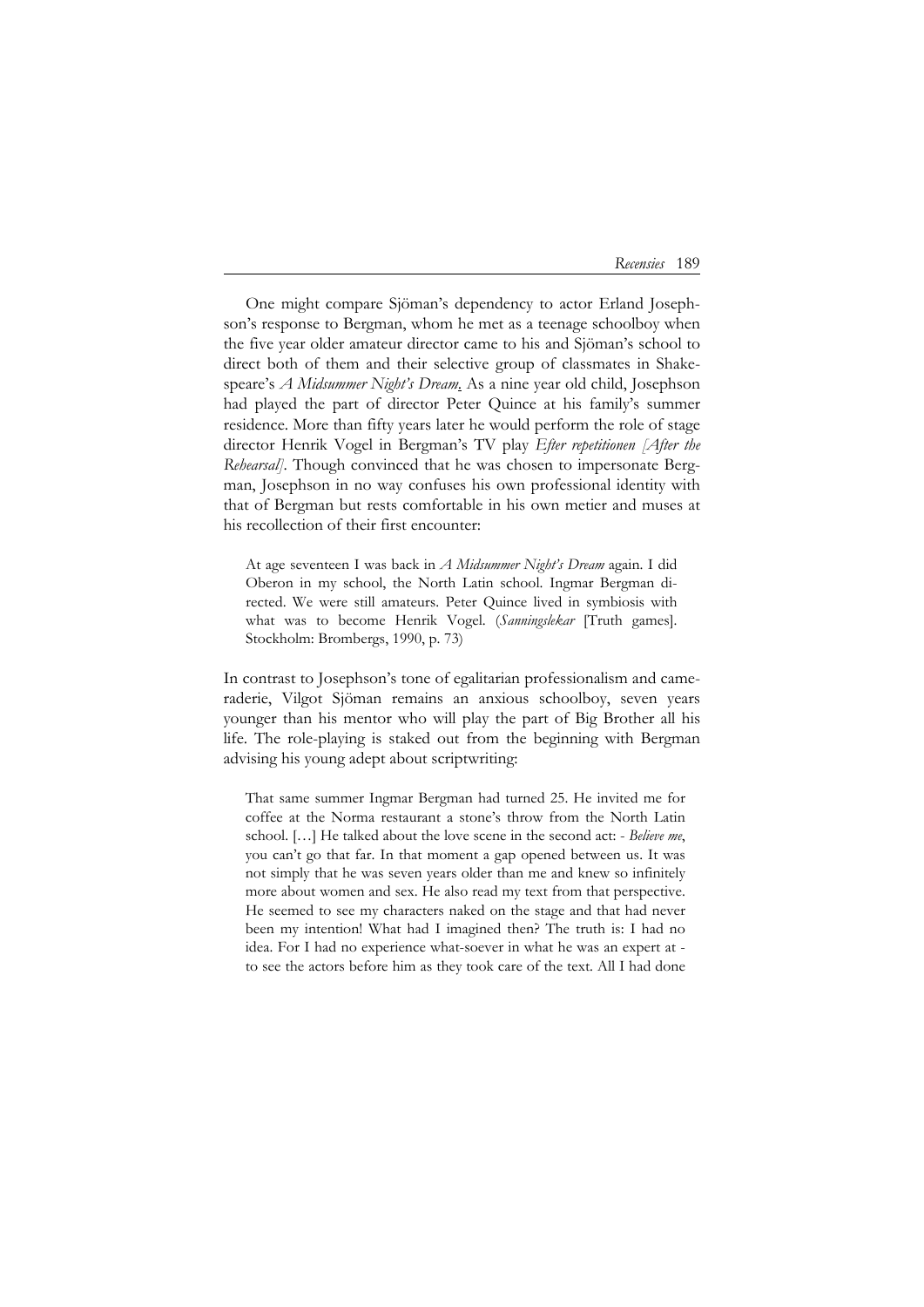## 190 *TijdSchrift voor Skandinavistiek*

was sit there in a foggy mist, writing page up and page down. What a lesson! (p. 27)

Sjöman played King Theseus in the school production of *A Midsummer Night's Dream*. While Erland Josephson was singled out by Bergman as a future professional actor, Sjöman was patronized, forgot his few lines, perspired and stuttered: "My body shakes. What will happen now? Ingmar grabs hold of the situation; though calmly, without rushing up and making a scene. There is only a deep sigh: - ... *but Vilgot*!" (p. 29)

The autobiographical genre has been the subject of extensive international research since the 1960s and was the topic of a doctoral dissertation in 1997 by Christina Sjöblad, University of Lund. The tendency has been to blur somewhat the distinction between an autobiography and a first person novel in which real events are barely fictionalized. The prototype in Sweden was Strindberg's *Tjänstekvinnans son [The Son of a*  Servant], subtitled "the Evolution of a Soul", which in turn rests on the subjective example of Rousseau's *Confessions*. Works using the author's own name as his autobiographical persona, on the other hand, have usually been referred to in Sweden as "memoarer", a term that has gained a broader meaning than in the Anglo-Saxon world where the "memoir" genre suggests witness accounts by statesmen and other professional and public figures. When Ingmar Bergman's *Laterna magica [The Magic Lantern]* was published in 1988, it was referred to in Sweden as his "memoarer", while the English edition subtitled the book "An Autobiography," thereby emphasizing its inner-directed, subjective voice and its relative absence of analyses and accounts of public matters.

 Vilgot Sjöman's *Mitt personregister. Urval 98* is a hybrid between "autobiography" and "memoirs". It is definitely focused on the inner development of "a soul" but it also attempts to objectify Sjöman's selfanalysis by "testing" his subjective memory at the time of writing against available facts, such as diary notes, memos and specifically dated printed material. The purpose of this juxtaposition of Proustian déjavues - "preferably functioning without the help of letters and other papers" - and preserved witness accounts is a form of verification or truth-seeking process. As suggested earlier, the psychological unfolding,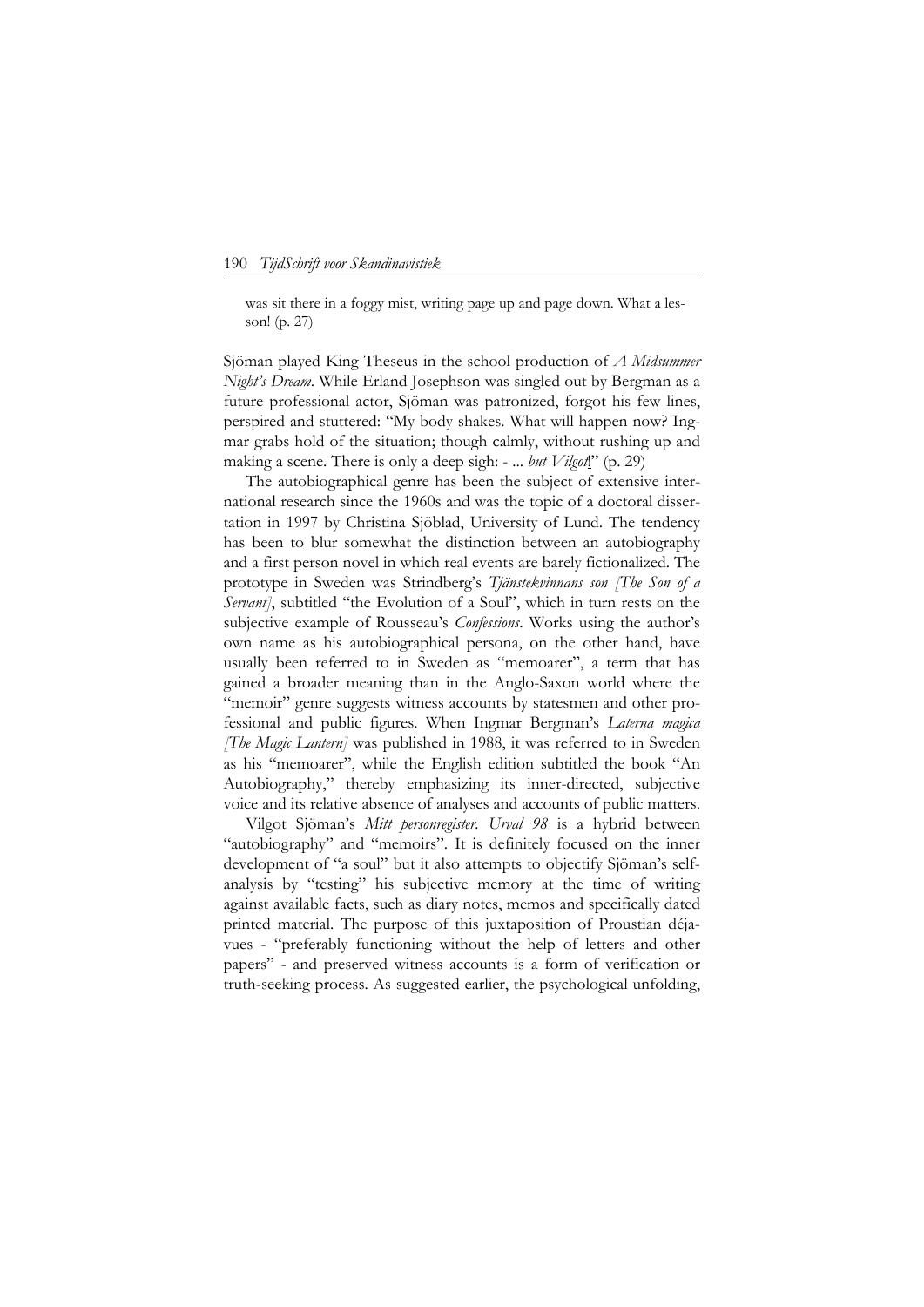## *Recensies* 191

bringing together present memory and past event, is counter-balanced by a detective-like double-checking of the remembered material. But it is also Sjöman's own self-protective method. As readers we are never allowed entry into his most deeply subconscious world where the real demons dwell. His "efterkontroll" serves the purpose of setting the limits as to how far he wants to invite us into his personal sphere. "Efterkontroll" has the effect of a meta-interruption, a Verfremdungseffekt that takes the readers back into an outer reality of presumed facts, where they are forced to assume the gaze of the voyeur Vilgot Sjöman, objectifying himself and creating a distance between his outer and inner self, and between reader and text.

 Sjöman's approach contains its own structural paradox: In telling his life story he constructs an extended timeline between present memory and verifyable past event. But he also stalls the inner flow of his account. Reading his memoirs is like being constantly nudged by someone looking at the text over your shoulder, and doing so with a certain mechanical regularity. Is it not like Bergman's shadow interrupting again? One hesitates to compare Sjöman's composition to that of Ingmar Bergman in *Laterna magica*, since Bergman is, in good time, such an everpresent specter in Sjöman's imagination. Nevertheless, it must be admitted that a comparison is revealing. *Laterna magica* is simply a far more artful and, possibly, humble work than Sjöman's *Mitt personregister*. By relying on both an oscillating temporality - travelling freely between past and present - and a circular structure, ending his account in a vision of his dead mother about to give birth to her son Ingmar, Bergman sets out on an uninterrupted life journey that engages the reader more than Sjöman's intellectually conceived composition.

 But we risk missing the real point of Sjöman's memoirs. The voyeur in him is stronger than the self-confessor. His index list of persons rests on a curiosity to understand the people who have been important to him, for only then can he understand his own relationship to them. The Other points the way to the Self. Hence the many accounts of Ingmar Bergman's involvement with women. Vilgot Sjöman assumes the role of peeping Tom. It is symptomatic that as a young and would-be scriptwriter he finds himself reduced to a third party in Paris when Ingmar